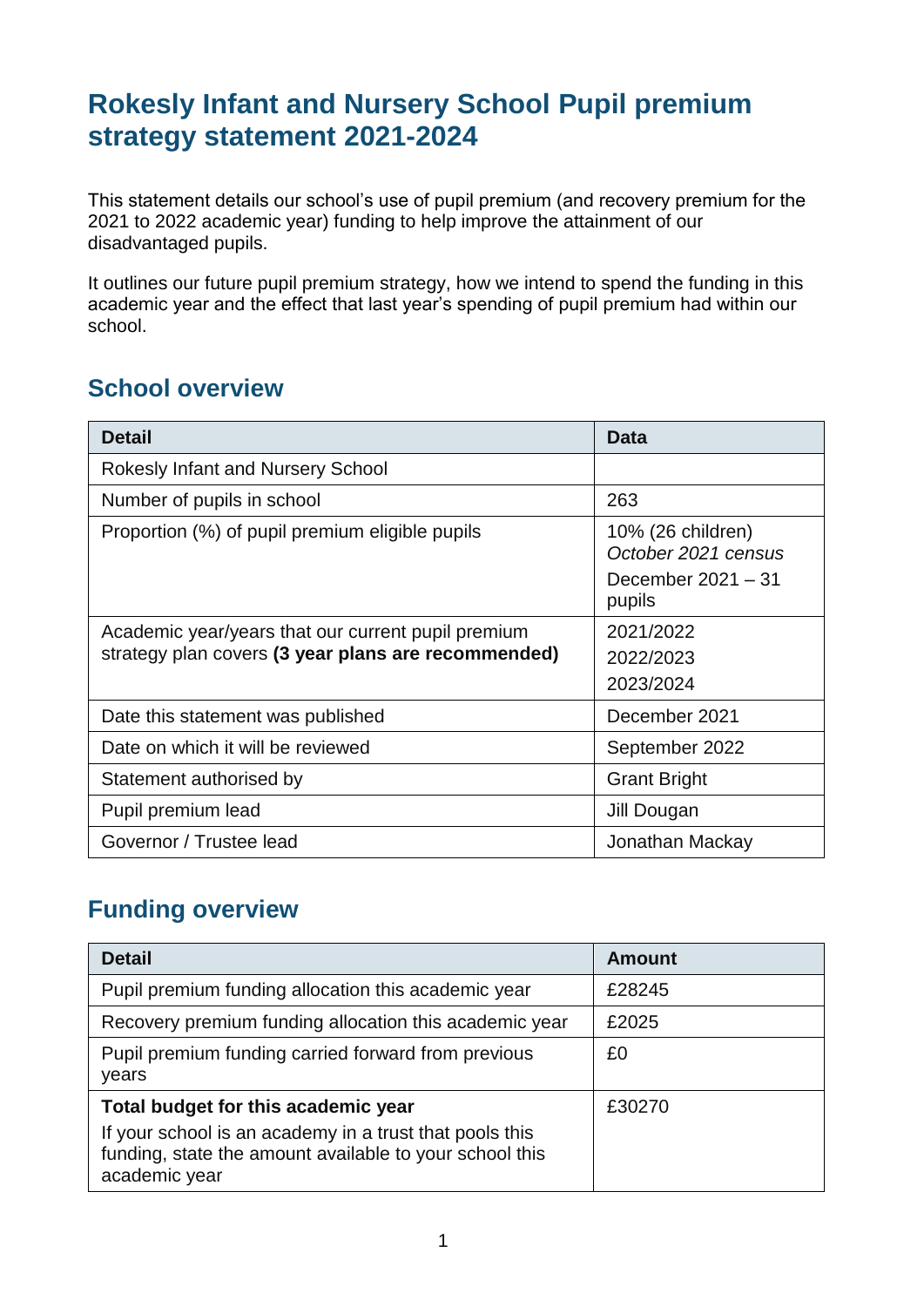# **Part A: Pupil premium strategy plan**

### **Statement of intent**

At Rokesly infant and Nursery School, we expect all children to make good progress and reach at least age-expected attainment in all areas, irrespective of disadvantages or challenges that children face. Our pupils' needs drive our strategy. Equity for all pupils is at the heart of our strategy. We understand that this strategy is a process and it affects every individual differently. Our intention is that our strategy will also benefit the non-disadvantaged pupils alongside their disadvantaged peers.

We use our own evaluation and monitoring to support decisions around the effectiveness of different strategies and their value for money.

We understand that disadvantage is often a deficit of opportunity. We strive to ensure children have access to a wide range of opportunities and experiences. We want children to find the interests and passions that will fulfil them in their lives beyond school. We recognise the need for children's experiences to be valued and for them to feel represented in the curriculum, the texts we use and the resources we provide them for learning. Our ambition is for all children to become good readers and to develop high quality oracy skills with a rapidly growing vocabulary.

Our ultimate objectives are:

- ✔ To narrow the attainment gap between disadvantaged and non-disadvantaged pupils.
- ✔ For all disadvantaged pupils to make or exceed nationally expected progress rates.
- ✔ To support our children's health and wellbeing to ensure they are emotionally ready for learning
- ✔ To offer children a language and experience rich curriculum
- ✔ For all disadvantaged pupils to access a range of opportunities beyond the National curriculum that allow them to flourish and succeed

We aim to do this through:

- Ensuring that teaching and learning opportunities meet the needs of all the pupils
- Supporting all staff to develop the skills and knowledge to best support pupil mental health and wellbeing;
- Systematic review and evaluation of outcomes to identify success and make improvements;
- Having high expectations of all pupils and not making assumptions about the impact of disadvantage
- Recognising that not all pupils who are disadvantaged are registered or qualify for free school meals. We reserve the right to allocate the Pupil Premium funding to support any pupil or groups of pupils the school has legitimately identified as being disadvantaged
- Allocating funding following a needs analysis which will identify priority groups or individuals. Limited funding and resources means that not all children receiving free school meals will be in receipt of pupil premium interventions at one time.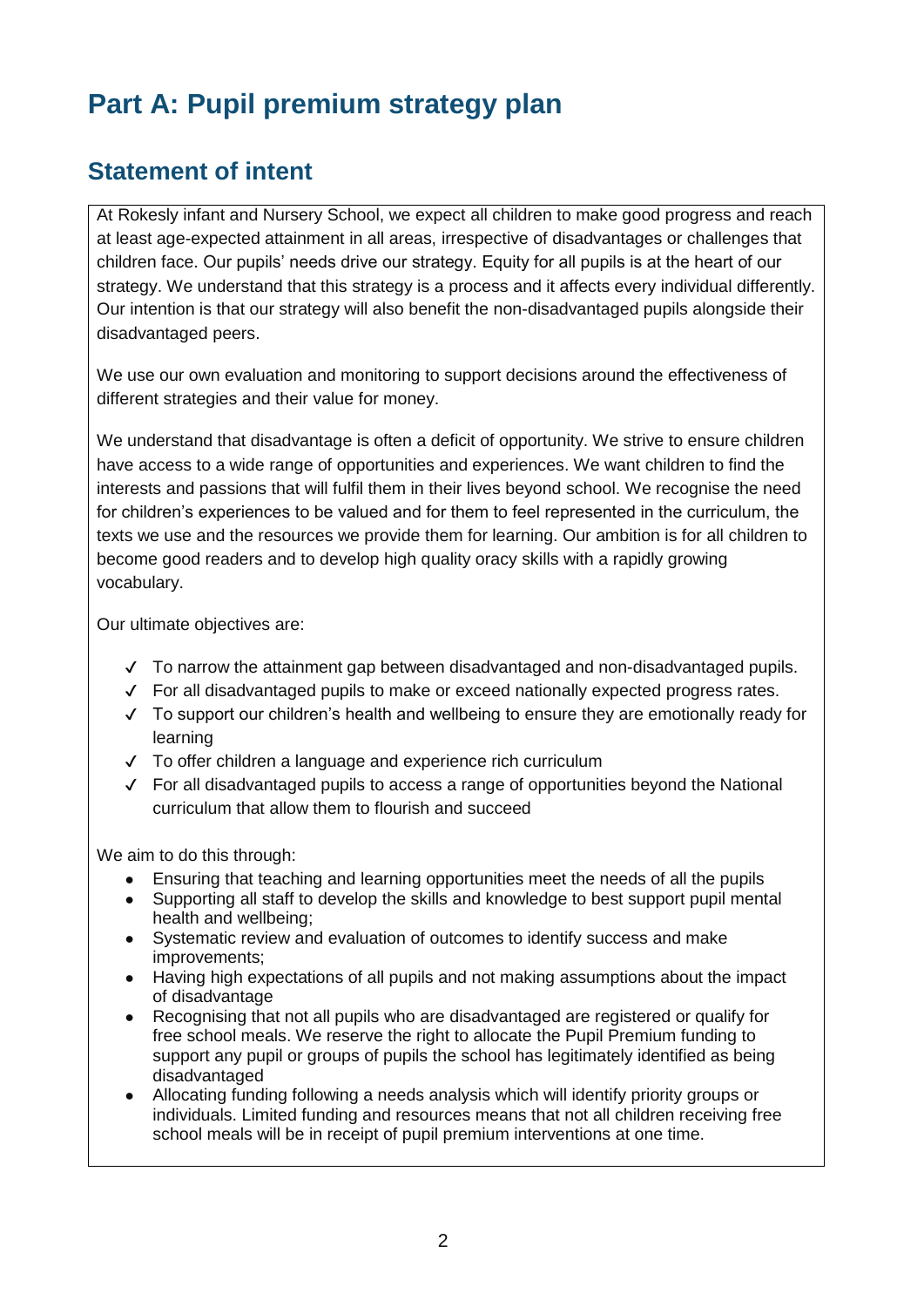## **Challenges**

This details the key challenges to achievement that we have identified among our disadvantaged pupils.

| <b>Challenge</b><br>number | <b>Detail of challenge</b>                                                                                                                                                                                                                                                                                                                                                                                                                                                                                                                                                                                    |
|----------------------------|---------------------------------------------------------------------------------------------------------------------------------------------------------------------------------------------------------------------------------------------------------------------------------------------------------------------------------------------------------------------------------------------------------------------------------------------------------------------------------------------------------------------------------------------------------------------------------------------------------------|
| 1                          | Narrowing the attainment gap across Reading, Writing, Maths<br>Autumn 2021 data shows the following gaps<br>Year 2 - 15 pupils PPG<br>Reading: 40% PPG working below expectation (compared to 17.5% non-PPG)<br>Writing: 40% PPG working below expectation (compared to 22% non-PPG)<br>Maths: 33% PPG working below expectation (compared to 13% non-PPG)<br>Year 1 - 8 pupils PPG<br>Reading: 75% PPG working below expectation (compared to 16% non-PPG)<br>Writing: 87.5% PPG working below expectation (compared to 28% non-PPG)<br>Maths: 87.5% PPG working below expectation (compared to 19% non-PPG) |
| $\overline{2}$             | <b>Parental engagement</b><br>Gaps in curriculum knowledge linked to home learning during partial school<br>closure. For many of our disadvantaged families' parental confidence and<br>capacity in supporting their child's learning at home is low. Parents are<br>supportive of education and of the school but may experience difficulties in<br>supporting the development of early literacy and mathematical skills with their<br>child due to factors such as: level of spoken English, work commitments/long<br>working hours, limited support from wider family or community.                        |
| 3                          | Attendance and lateness of PPG pupils<br>Our children are young and are prone to high incidence of early childhood<br>illness and infections e.g. chicken pox. Which can mean a long periods of<br>illness during the year. Some children don't live close to school due to house<br>moves since starting and have to travel by car or are dependent on public<br>transport. This can impact on punctuality. Even so in Autumn 2021, 58% of<br>PPPG pupils have absence greater that 10%                                                                                                                      |
| 4                          | <b>Language and Communication</b><br>Assessment in EYFS indicate that more children start school with under<br>developed language skills and vocabulary gaps - particularly true of our<br>disadvantaged children.                                                                                                                                                                                                                                                                                                                                                                                            |
| 5                          | Disadvantaged pupils not achieving the expected standard in Y1 phonics<br>Autumn 2021 data shows 75% of PPG predicted not to achieve standard in<br>Phonics screen at end of Year 1                                                                                                                                                                                                                                                                                                                                                                                                                           |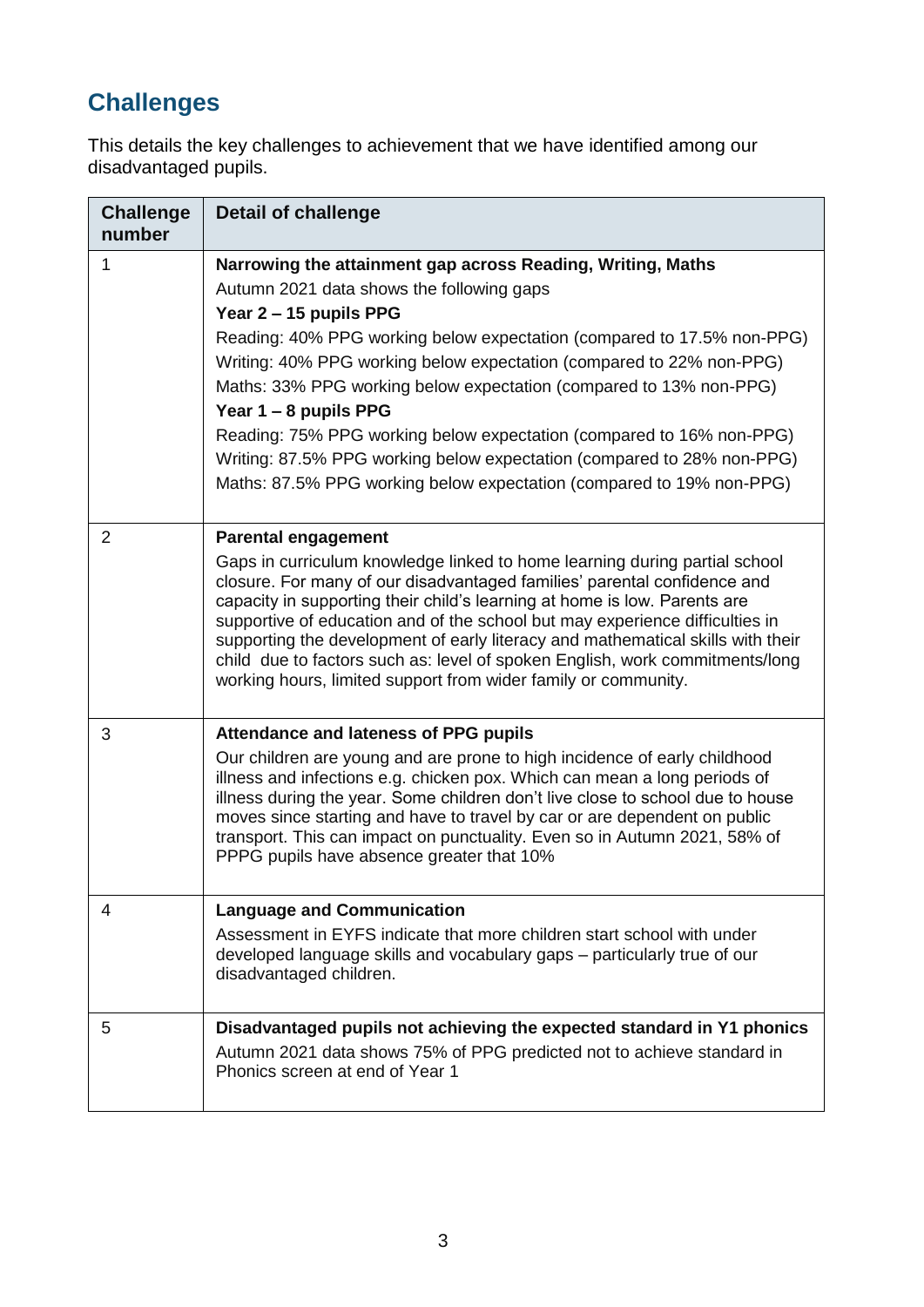### **Intended outcomes**

This explains the outcomes we are aiming for **by the end of our current strategy plan**, and how we will measure whether they have been achieved.

| Intended outcome                                                      | <b>Success criteria</b>                                                                                                                                                                                                               |
|-----------------------------------------------------------------------|---------------------------------------------------------------------------------------------------------------------------------------------------------------------------------------------------------------------------------------|
| Narrowing the attainment gap across<br><b>Reading, Writing, Maths</b> | Shorter term year-on-year improvement in<br>attainment indicating that the gap in<br>attainment reduces and a greater number of<br>disadvantaged children reach the expected<br>end of year standards.                                |
| Improved parental engagement                                          | 100% attendance at parents' evenings and<br>other child review meetings.<br>Increased evidence of parents reading with                                                                                                                |
|                                                                       | children at home (comment books being<br>signed more frequently)                                                                                                                                                                      |
|                                                                       | 100% attendance at parent workshops to<br>support understanding of what and how<br>children learn                                                                                                                                     |
|                                                                       | Increased number of children accessing free<br>after-school club places                                                                                                                                                               |
| Improved Attendance and punctuality of<br><b>PPG pupils</b>           | Attendance of disadvantaged children is in<br>line with school attendance - 96% and no<br>less than 95%                                                                                                                               |
|                                                                       | Persistent lateness of disadvantaged<br>children                                                                                                                                                                                      |
| Improved oral language skills and<br>vocabulary                       | Assessments indicate significantly improved<br>oral language among disadvantaged pupils.<br>Observations show improved engagement<br>in lessons, use of appropriate/technical<br>vocabulary in range of contexts and written<br>work. |
| Improved outcomes in Y1 phonics screen                                | Increased number of PPG pupils achieving<br>the expected standard in Y1 phonics<br>screen.                                                                                                                                            |

### **Activity in this academic year**

This details how we intend to spend our pupil premium (and recovery premium funding) **this academic year** to address the challenges listed above.

#### **Teaching (for example, CPD, recruitment and retention)**

Budgeted cost: £30270 – (2021-22)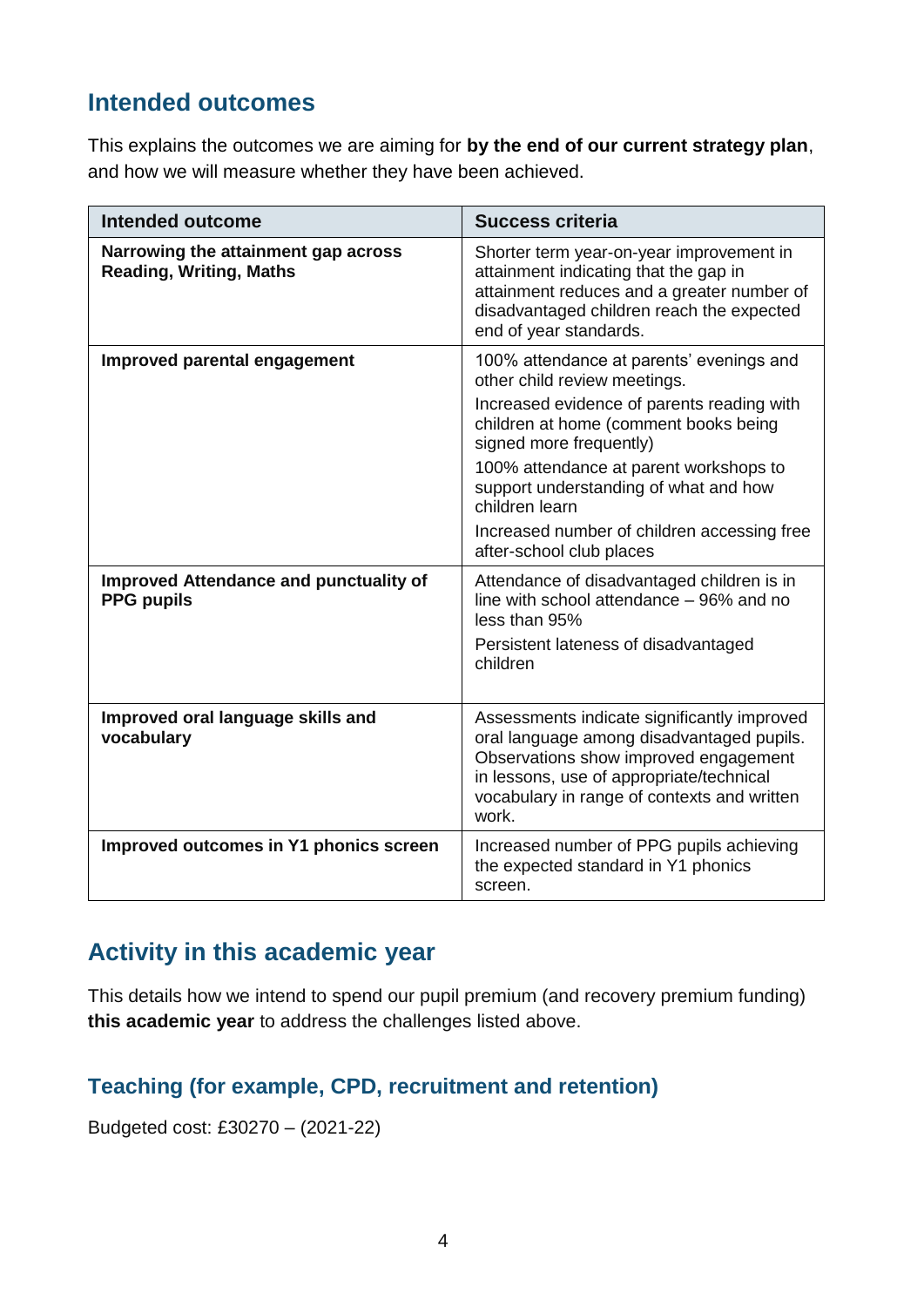| <b>Activity</b>                                                                                                                                                                                                                                                                                     | <b>Evidence that supports this</b><br>approach                                                                                                                                                                                                                                                                                            | <b>Challenge</b><br>number(s)<br>addressed |
|-----------------------------------------------------------------------------------------------------------------------------------------------------------------------------------------------------------------------------------------------------------------------------------------------------|-------------------------------------------------------------------------------------------------------------------------------------------------------------------------------------------------------------------------------------------------------------------------------------------------------------------------------------------|--------------------------------------------|
| Year 1 - Phonics<br><i>intervention group</i><br><b>Letters and Sounds for</b><br>Home and School'<br>video lessons available<br>for parents from school<br>website<br>Additional volunteer<br>reading support<br><b>Precision monitoring</b><br>(Supply costs of release<br>for staff member to be | EEF guide to pupil premium – tiered<br>approach – teaching is the top priority,<br>including CPD.<br>Working in small groups and with<br>targeted individuals on short precisely<br>focussed interventions is the most<br>effective method to improve attainment<br>and will increase the amount of<br>attention each child will receive. | 1,5                                        |
| confirmed)                                                                                                                                                                                                                                                                                          |                                                                                                                                                                                                                                                                                                                                           |                                            |
| Year 2 - Small group<br>focus Phonics and<br>writing intervention                                                                                                                                                                                                                                   | EEF guide to pupil premium - tiered<br>approach – teaching is the top priority,<br>including CPD.                                                                                                                                                                                                                                         | 1                                          |
| <b>Additional volunteer</b><br>reading support<br><b>Precision monitoring</b>                                                                                                                                                                                                                       | Working in small groups and with<br>targeted individuals on short precisely<br>focussed interventions is the most                                                                                                                                                                                                                         |                                            |
| (Supply costs of release<br>for staff member to be<br>confirmed)                                                                                                                                                                                                                                    | effective method to improve attainment<br>and will increase the amount of<br>attention each child will receive.                                                                                                                                                                                                                           |                                            |

#### **Targeted academic support (for example, tutoring, one-to-one support structured interventions)**

| <b>Activity</b>                                                  | <b>Evidence that supports this</b><br>approach       | <b>Challenge</b><br>number(s)<br>addressed |
|------------------------------------------------------------------|------------------------------------------------------|--------------------------------------------|
| Language and<br><b>Communication</b>                             | NELI is an accredited evidence-based<br>intervention | $\overline{4}$                             |
| <b>NELI</b> (Nuffield Early<br>Language Intervention)            |                                                      |                                            |
| Intensive targeted<br>small-group intervention                   |                                                      |                                            |
| (Supply costs of release<br>for staff member to be<br>confirmed) |                                                      |                                            |

### **Wider strategies (for example, related to attendance, behaviour, wellbeing)**